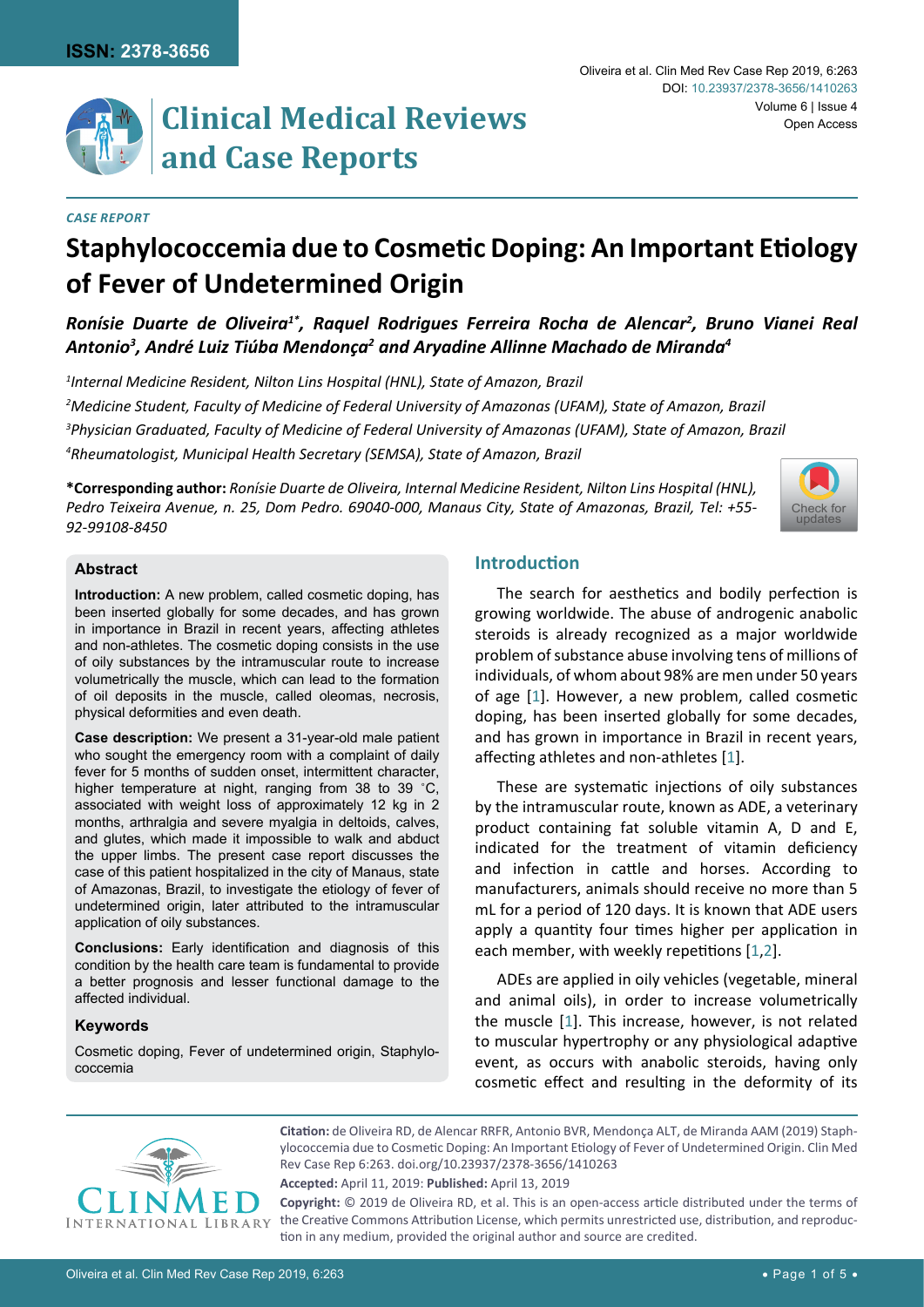original appearance [[1](#page-3-0)]. The use of these substances can lead to the formation of oil deposits in the muscle, called oleomas [[3](#page-4-0)], necrosis, physical deformities and even death [[1](#page-3-0)].

Case reports on cosmetic doping have been found describing consequences of intramuscular application of sunflower oil, synthol (consisting of 85% of oil, 7.5% of lidocaine, 7.5% of alcohol) (consists of 85% of oil, 7.5% of lidocain, 7.5% of alcohol) [[4](#page-4-1)] and paraffin oil, which showed a clinical picture composed mainly of remarkable weight loss, phlogistic signs and deformity in the area of the injection, painless lymphadenopathy and laboratory examinations showing increased infection parameters, such as leukocytosis with neutrophilia [[5](#page-4-2)- [7](#page-4-3)]. However, no published cases of cosmetic doping describing patients' reports of fever have been found.

The objective of this article is to report the case of a patient hospitalized at the Tropical Medicine Foundation - Doctor Heitor Vieira Dourado in Manaus, Amazonas, Brazil, to investigate fever of undetermined origin, attributed to the intramuscular application of oily substances.

#### **Case Description**

A 31-year-old male patient sought the emergency room of Tropical Medicine Foundation's Doctor-Heitor Vieira Dourado on January 3rd, 2018, complaining of a daily fever for 5 months of sudden onset, intermittent character, with elevated body temperature at night, ranging from 38 to 39 °C, without improvement with symptomatic, associated with chills, sweating and weight loss of approximately 12 kg in 2 months.

He also complained of arthralgia, constant holocranial headache and myalgia in deltoids, calves, and glutes. According to the patient, muscle pain made it impossible to walk and abduct the upper limbs. It relates the most recent episode of fever, on December 27<sup>th</sup>, 2017, to intense muscular effort. The patient was hospitalized for diagnostic elucidation and vancomycin was started at 1 g intravenously every 12 hours for 14 days.

Data from the patient's chart showed previous hospitalization on November  $16<sup>th</sup>$ , 2017, with similar symptoms. In November he also presented dry cough, chest pain, nausea, vomiting and bloody diarrhea, being diagnosed with typhoid fever. He was treated with ciprofloxacin 400 mg every 12 hours intravenously for 14 days without improvement. It evolved with worsening of pain in deltoids, calves and glutes on November 28<sup>th</sup>, 2017, being performed soft tissue ultrasonography showing cellulitis, receiving oxacillin 2 g every 6 hours, intravenously for 10 days. Patient was discharged with improvement.

The physical examination showed adenomegaly in the axillary, supraclavicular and inguinal region, painful and with fibroelastic consistency. In addition, hardened edema was observed with phlogistic signs in deltoids, calves and left gluteus. Chest examination revealed diffuse rude vesicular murmur and decreased expansibility. The nonspecific laboratory tests results are listed below (Table 1).

| <b>Laboratory test</b>              | <b>Results</b>               | <b>Reference Values</b>                              |
|-------------------------------------|------------------------------|------------------------------------------------------|
| Red blood cells                     | 4.04 million/mm <sup>3</sup> | 4.3 to 6 million/mm <sup>3</sup>                     |
| Hemoglobin                          | $11$ g/dl                    | 13.5 to 17.3 g/dl                                    |
| Hematocrit                          | 34%                          | 41 to 54%                                            |
| Leukocytes                          | 15.240/mm <sup>3</sup>       | 3.600 to 11.000/mm <sup>3</sup>                      |
| Promyelocytes                       | 4%                           | 0 to $0\%$                                           |
| Mielocytes                          | 6%                           | 0 to $0\%$                                           |
| Metamielocytes                      | 4%                           | 0 to 0%                                              |
| Eosinophils                         | 11%                          | 1 to 5%                                              |
| Lymphocytes                         | 15%                          | 20 to 50%                                            |
| <b>Platelets</b>                    | 627.000/mm <sup>3</sup>      | 150.000 to 400.000/mm <sup>3</sup>                   |
| Reticulocyte count                  | 3.61%                        | 0.5 to 2%                                            |
| Lactate Dehydrogenase               | 466.5 U/L                    | 200 to 480 U/L                                       |
| Alkaline Phosphatase                | 167 U/L                      | 27 to 100 U/L                                        |
| Gamma-glutamyltransferase           | 265.9 U/L                    | $<$ 55 U/L                                           |
| TGO/AST; TGP/ALT                    | 55 U/L; 65.7 U/L             | up to 40 U/L; up to 41 U/L                           |
| VHS.                                | 83 mm                        | 1 to 18 mm                                           |
| <b>PCR</b>                          | 318.66 mg/L                  | $\leq$ 8 mg/L nonreactive and $\geq$ 8 mg/L reactive |
| Prothrombin Time and Activity (PAT) | 16.4 seconds, activity: 53%  | 12.5 seconds = $100\%$                               |
| <b>INR</b>                          | 1.40                         | 1.0                                                  |

**Table 1:** Nonspecific laboratory tests results and reference values.

The table above demonstrates nonspecific laboratory tests results of the patient in investigation of fever of undetermined origin and its reference values.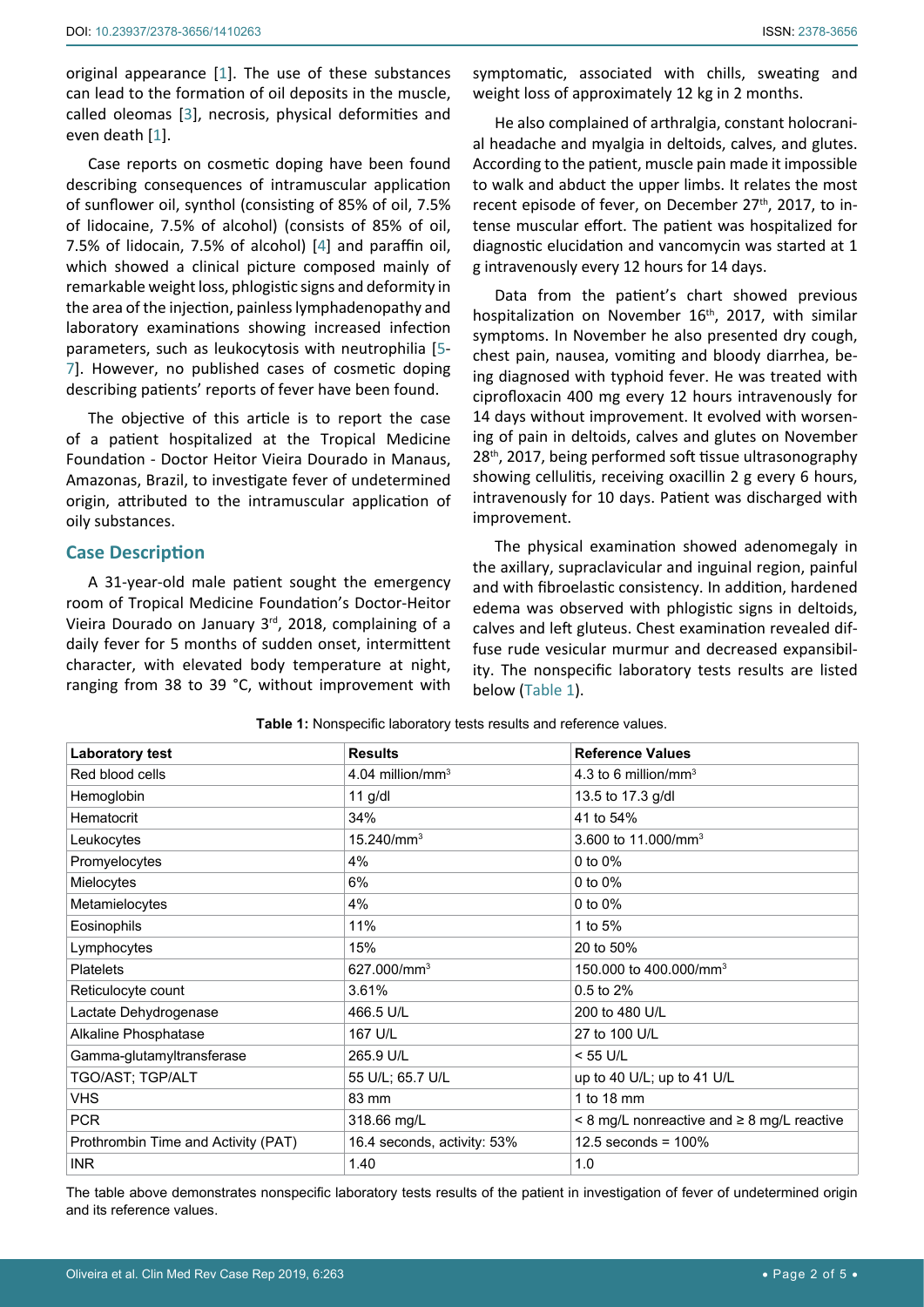<span id="page-2-0"></span>

**Figure 1:** Magnetic resonance imaging of the left shoulder demonstrating heterogeneous tissue, with laminar areas of fat signal diffusely infiltrated in the deltoid muscle.

<span id="page-2-1"></span>

**Figure 2:** Magnetic resonance imaging of the left arm demonstrating heterogeneous tissue, with laminar areas of fat signal diffusely infiltrated in the muscles deltoid, middle and lower thirds of the fibers of the long head of the triceps and in the anterior fibers of the biceps, with volumetric increase of the muscular belly.

Infectious diseases, such as malaria, hepatitis and syphilis, neoplasia and autoimmune disorders like systemic lupus erythematosus, polymyositis and thyroiditis, were investigated. However, laboratory tests, blood culture and imaging exams aimed at those diseases were negative.

A magnetic resonance imaging of upper limbs realized on January 11<sup>th</sup>, 2018 demonstrated heterogeneous tissue, with laminar areas of fat signal diffusely infiltrated in the muscles deltoid, middle and lower thirds of the fibers of the long head of the triceps and in the anterior fibers of the biceps, with volumetric increase of the muscular belly. Besides, the exam identified focuses of oedema and fat infiltrating the subcutaneous plane in the arms as well as enhancement of the adjacent subcutaneous plane and the mentioned muscular bellies, indicating an inflamatory component. There is no significant purulent collection in the study. There is, however, some infiltration of the deltoid's lateral fibers in its distal section next to the umeral insertion, findings compatible with injection of exogenous intramuscular material ([Figure 1](#page-2-0) and [Figure 2\)](#page-2-1).

#### **Conclusions**

By taking into account the clinical-laboratorial correlation and the imaging exams, infectious, neoplastic and rheumatological diseases were excluded, which established the chronic intramuscular application of oily substances by the patient as the cause of the fever of unknown origin [[8](#page-4-4)]. After being questioned, the patient confirmed that he has utilized various oily substances and anabolic steroids since he was 12-years-old, such as nandrolone, stanozolol, testosterone, drostanolone, mesterolone and others.

A case report that described the development of skin and muscle necroses after paraffin oil intramuscular injections by a male patient says that the clinical features of paraffin oil injection consists in 3 phases: The initial symptom (an acute inflammatory phase 1-6 months after injection), a latent phase (during which the substance is tolerated) and, after a variable time-interval, late reactions appear [[5\]](#page-4-2). Another study about the clinical and radiologic manifestations of breast oleoma in a male patient following sunflower oil injection affirms that self-injection with contaminated material produces an acute suppurative panniculitis with concomitant systemic symptoms [\[7\]](#page-4-3). Additionally, this inflammatory process may cause chronic granulomatous inflammation and fibrosis, since the oil substance is resistant to the action of lysosymal enzymes of tissues and macrophages [\[5](#page-4-2),[7\]](#page-4-3). These supracited facts explain the febrile condition of the patient in this report, since chronic granulomatous diseases, usually as a result of the persistence of a non-degradable product and of active cell mediated hypersensitivity, often present with fever [[9](#page-4-5)].

In Brazil, studies on the profile of oily substances and anabolic steroid users seeking cosmetic results indicate that they are mainly young men with low income and education level. A brazilian study whose objective were to determine the degree of knowledge of bodybuilders users of oils of local application on this practice and to draw a socioeconomic profile of these users verified that its sample of 45 users were between 18 and 32 (average of 23.1  $\pm$  3.7) years old. The same study demonstrated that 78.8% of those surveyed lived in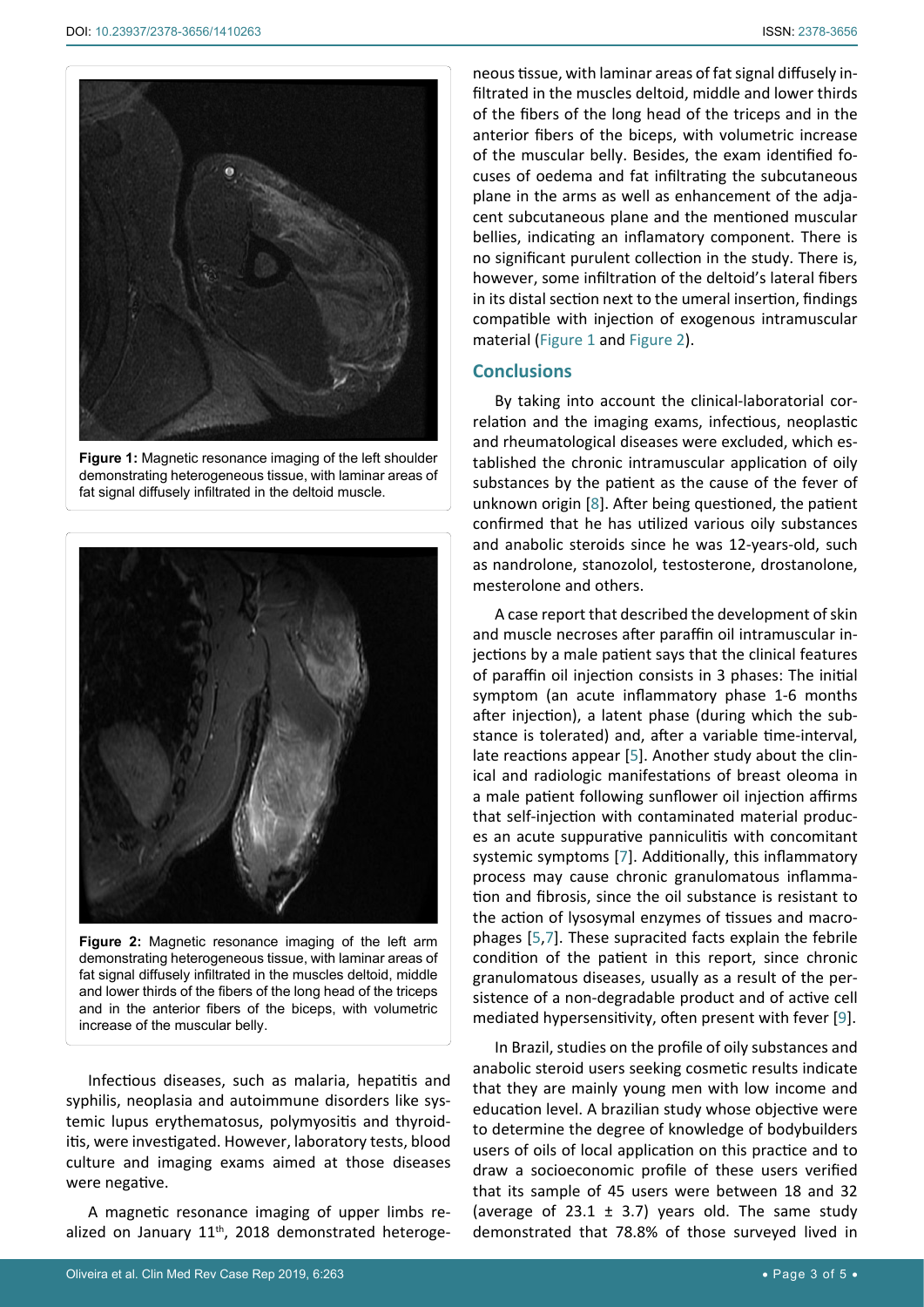peripherical neighbourhoods and only one athlete had completed higher education [[10](#page-4-6)]. Body dissatisfaction due to comparison with the 'standard' body type, fear of exclusion by their peeps and the symbolic capital associated to a muscular body are the main reasons for an athlete to utilize inadequate ways in the attempt of reaching an ideal body [[11](#page-4-7)].

About the therapeutic conduct, on the  $7<sup>th</sup>$  January 2018 the medical team started a treatment with vancomycin 500 mg and meloxicam 15 mg, 1 tablet a day orally for 9 days and warm compresses on the affected muscles every 6 hours. On the  $10<sup>th</sup>$  January 2018, ceftriaxone 2 g for endovenous use once a day for 7 days was associated to the previous scheme. The patient continued using vancomycin 500 mg until the 19<sup>th</sup> January, 2018, when it was suspended. Tenoxicam 20 mg 1 tablet every 12 hours for 7 days was then added to the prescription.

A case report about a patient who injected non-specified oily substances in her buttocks and thighs described the attempt of treating ulcers and tumoral lesions in the application areas with cephalexin for 6 months and prednisone 40 mg a day for 2 months. With no good results, the medical team decided to initiate a treatment with tetracycline 500 mg a day every 6 hours orally and the lesions receded in 4 months, leaving only hyperchromic scars as remaining signs [[12](#page-4-8)]. Another case report states that the use of compressive bandaging therapy by a patient who used injectable paraffin can be useful for oedema reduction and microcirculation enhancement [\[5\]](#page-4-2).

In ratifying the antimicrobial conduct utilized in the patient of this report, the literature indicates the use of vancomycin to treat systemic infections caused by *Staphylococcus aureus*, such as staphylococcemia. If a vancomycin resistant strain is suspected, an alternative is to associate vancomycin with a beta-lactam antibiotic [[13](#page-4-9)]. Staphylococcemia was suspected due to the port of entry consequential to the percutaneous oily substances applications, which probably were realized without appropriate asepsis and shared storage flasks. Infection due to lack of asepsis at the site of application is reported in the literature as a complication of injections of ADEs and other oils [[1](#page-3-0)].

The patient progressed with recovery from the fever, myalgia, arthralgia and phlogistic signals in the deltoids, buttocks and calves, and was able to walk and move the upper limbs. On the 20<sup>th</sup> January, 2018, the patient was discharged and to continue his treatment with meloxicam 7.5 mg, 1 tablet a day for 14 days, monitoring kidney function every 7 days and a referral to an orthopedist.

The clinical recognition of intramuscular applications of injectable oil is realized through inspection in extreme users, when an evident disproportion between body parts, local deformation and a small peak in the

musculature are present. By palpating the area, one can notice a cyst inside the muscular belly, even when the muscle is relaxed. Imaging exams such as ultrasonography, computerized tomography and magnetic resonance imaging can be utilized to evaluate the damage [[1](#page-3-0)].

Early identification and diagnosis of this condition by the health care team is fundamental to provide a better prognosis and lesser functional damage to the affected individual.

## **Acknowledgments**

The authors' would like do thank the patient for consent the publication of the case, internal medicine residence program from Nilton Lins Hospital, the Tropical Medicine Foundation - Doctor Heitor Vieira Dourado and the Federal University of Amazonas.

#### **Conflict of Interest Statement**

The authors declare no conflits of interest.

#### **Financial Support**

The authors didn't have any financial support.

#### **Sources of Support**

This work had no sources of support.

# **Statement of Equal Authors' Contribution**

All authors have a statement of authorship responsibility. Ronísie Duarte de Oliveira was the doctor responsible for the diagnostic investigation and therapeutic conduct of the presented patient, as well as guided and reviewed the writing of the case. Raquel Rodrigues Ferreira de Alencar had a role in helping the diagnostic investigation, in the conception of the work and its writing and revision. Bruno Vianei Real Antonio had a substantial contribution in the development and writing of the manuscript, as well as in the review of the literature and in the interpretation of data. André Luiz Tiúba Mendonça contributed in the development and writing of the manuscript, interpretation of data, review of the literature and in the translation from portuguese to english process. Aryadine Allinne Machado de Miranda revised it critically for important intellectual content and had the final approval of the version to be published.

#### **References**

- <span id="page-3-0"></span>1. [Figueiredo VC, Silva PRP, Trindade RS, Rose EH](http://www.scielo.br/scielo.php?pid=S1517-86922011000100011&script=sci_abstract)  [\(2011\) Doping cosmético: A problemática das aplicações](http://www.scielo.br/scielo.php?pid=S1517-86922011000100011&script=sci_abstract)  [intramusculares de óleos. Rev Bras Med Esporte 17: 56-](http://www.scielo.br/scielo.php?pid=S1517-86922011000100011&script=sci_abstract) [61.](http://www.scielo.br/scielo.php?pid=S1517-86922011000100011&script=sci_abstract)
- <span id="page-3-1"></span>2. [De Francesco Daher E, Mesquita Martiniano LV, Lopes](https://www.ncbi.nlm.nih.gov/pubmed/27577045)  [Lima LL, Viana Leite Filho NC, de Oliveira Souza LE, et al.](https://www.ncbi.nlm.nih.gov/pubmed/27577045)  [\(2017\) Acute kidney injury due to excessive and prolonged](https://www.ncbi.nlm.nih.gov/pubmed/27577045)  [intramuscular injection of veterinary supplements containing](https://www.ncbi.nlm.nih.gov/pubmed/27577045)  [vitamins A, D and E: A series of 16 cases. Nefrologia 37:](https://www.ncbi.nlm.nih.gov/pubmed/27577045)  [61-67.](https://www.ncbi.nlm.nih.gov/pubmed/27577045)